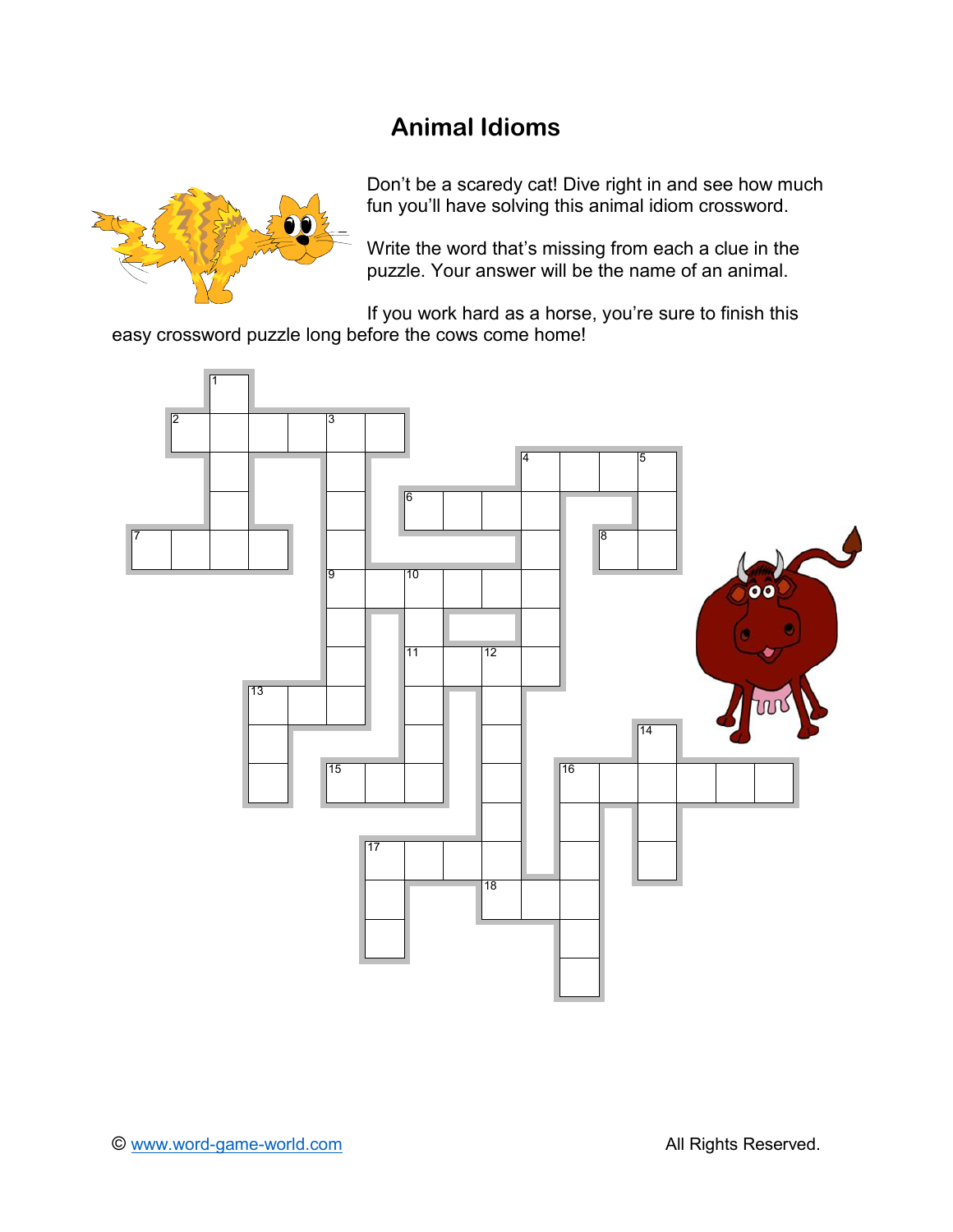## **Crossword Clues**

### **Across**

- 2. Would you please stop the same business and just do your job?
- 4. Don't be like the boy who cried \_<br>6. She will never change her mind
- 
- 6. She will never change her mind because she is as stubborn as a  $\underline{\hspace{1cm}}$ .<br>7. He looked like a  $\underline{\hspace{1cm}}$  caught in the headlights when dropped the valual He looked like a same caught in the headlights when dropped the valuable vase.
- 8. The furniture mover was as strong as an \_\_\_.
- 9. Don't change midstream just because something doesn't go your way. (plural)
- 11. When Big Joe visits, he is like a \_\_\_ in a china shop.
- 13. Since you're so quiet, does the \_\_\_ have your tongue?
- 15. After being in the race all way, it's nice to slow down on the weekends.
- 16. I've been as busy as a \_\_\_\_ all morning.
- 17. My neighbor is always as gruff as a
- 18. My brother was sick as a after eating the bad food.

#### **Down**

- 1. The little boy tried to be as quiet as  $a_2$  as he snuck down the steps.<br>3. No one wants to talk about the in the room.
- No one wants to talk about the \_\_\_\_ in the room.
- 
- 4. He tried to <u>out of doing a personal favor for his boss.</u><br>5. Because the detective was as sly as a <u>s</u>, he caught the Because the detective was as sly as a  $\quad$ , he caught the thief.
- 10. I was scared as a when I heard the knock on my door.
- 12. The man apologized for his bad behavior, but a sam't change its spots.
- 13. This new business is sure to be a cash
- 14. He's as gentle as a \_\_\_\_ with his newborn daughter.
- 16. I have to \_\_\_ my friend in order for him to return my tools.
- 17. I'm as blind as a \_\_\_ without my glasses.